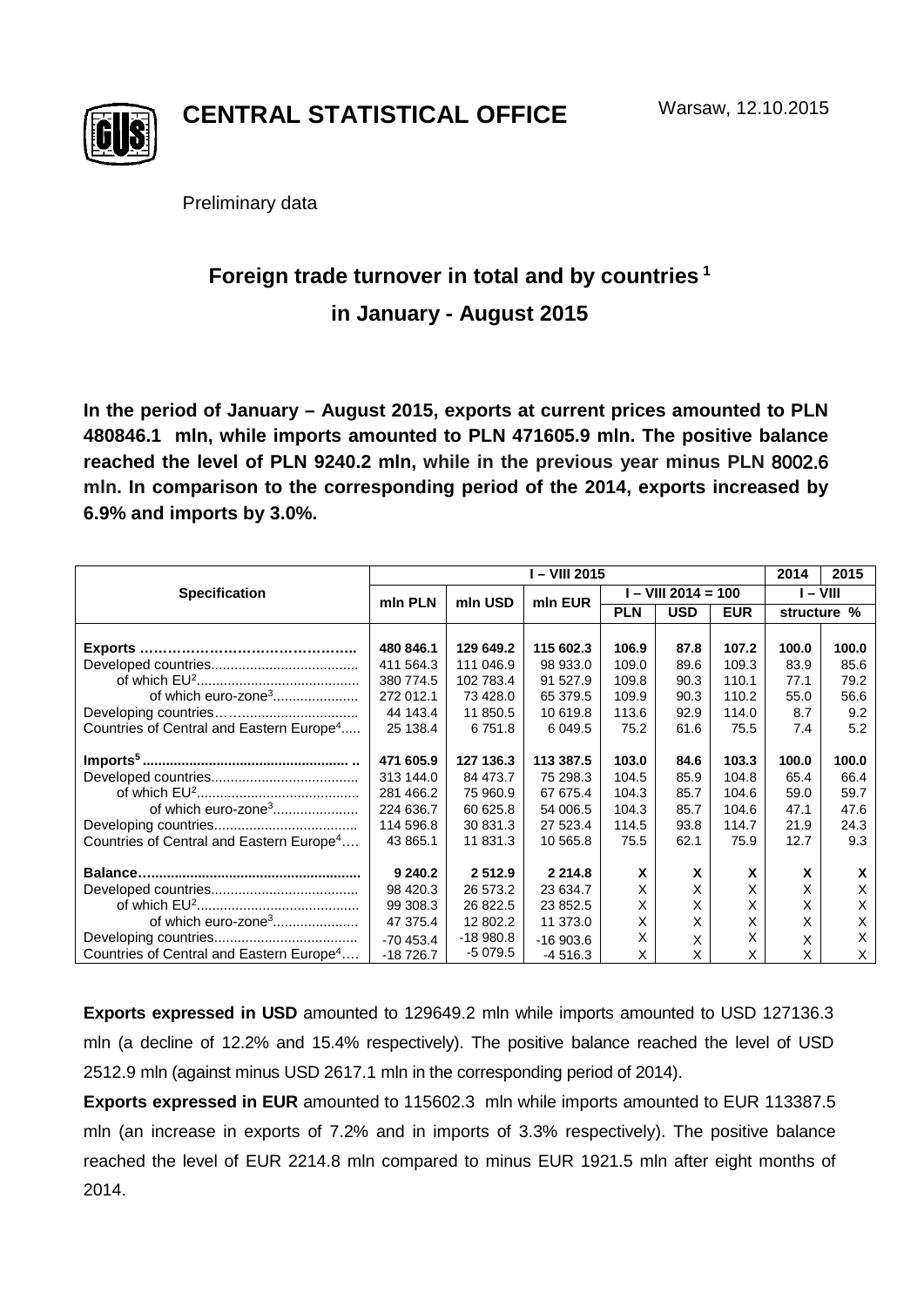## **Foreign trade turnover by major countries**

|                             | I – VIII 2015 |            |             |            |                       |            | 2014        | 2015 |  |  |
|-----------------------------|---------------|------------|-------------|------------|-----------------------|------------|-------------|------|--|--|
|                             |               |            | mln EUR     |            | $I - VIII 2014 = 100$ | $I - VIII$ |             |      |  |  |
| Specification               | mln PLN       | mln USD    |             | <b>PLN</b> | <b>USD</b>            | <b>EUR</b> | structure % |      |  |  |
| <b>EXPORTS</b>              |               |            |             |            |                       |            |             |      |  |  |
| 1. Germany                  | 130 101.2     | 35 123.8   | 31 269.4    | 110.6      | 91.0                  | 111.0      | 26.1        | 27.1 |  |  |
| 2. United Kingdom           | 32 019.7      | 8 644.4    | 7 698.8     | 111.7      | 91.9                  | 112.1      | 6.4         | 6.7  |  |  |
| 3. Czech Republic           | 31 435.4      | 8 4 9 0.9  | 7 553.8     | 111.6      | 91.8                  | 111.9      | 6.3         | 6.5  |  |  |
| 4. France                   | 26 868.6      | 7 255.2    | 6456.1      | 106.5      | 87.6                  | 106.8      | 5.6         | 5.6  |  |  |
|                             | 23 131.5      | 6 242.3    | 5 5 6 3.5   | 113.1      | 93.0                  | 113.6      | 4.5         | 4.8  |  |  |
| 6. Netherlands              | 21 797.7      | 5 880.4    | 5 240.4     | 118.1      | 97.1                  | 118.4      | 4.1         | 4.5  |  |  |
| 7. Russia                   | 13 945.5      | 3748.4     | 3 3 5 4 . 5 | 70.7       | 57.9                  | 70.9       | 4.4         | 2.9  |  |  |
| 8. Sweden                   | 13 120.0      | 3 536.7    | 3 156.4     | 103.1      | 84.7                  | 103.5      | 2.8         | 2.7  |  |  |
| 9. Hungary                  | 12 621.4      | 3 407.6    | 3 0 3 3.2   | 107.5      | 88.4                  | 107.8      | 2.6         | 2.6  |  |  |
| 10. Spain                   | 12 577.4      | 3 3 9 7 .5 | 3 0 1 9 .0  | 116.4      | 95.8                  | 116.6      | 2.4         | 2.6  |  |  |
| <b>IMPORTS</b> <sup>5</sup> |               |            |             |            |                       |            |             |      |  |  |
| 1. Germany                  | 107 325.9     | 28 971.6   | 25 798.0    | 107.2      | 88.2                  | 107.6      | 21.9        | 22.8 |  |  |
|                             | 53 165.9      | 14 309.0   | 12 764.6    | 115.9      | 95.0                  | 116.1      | 10.0        | 11.3 |  |  |
| 3. Russia                   | 37 442.3      | 10 106.5   | 9 0 1 9.7   | 73.6       | 60.5                  | 74.0       | 11.1        | 7.9  |  |  |
|                             | 24 841.7      | 6703.5     | 5973.9      | 98.3       | 80.8                  | 98.7       | 5.5         | 5.3  |  |  |
| 5. France                   | 18 159.3      | 4 8 9 8.4  | 4 3 6 2.7   | 103.7      | 85.2                  | 104.0      | 3.8         | 3.9  |  |  |
| 6. Netherlands              | 17 623.8      | 4 7 5 2.8  | 4 242.1     | 101.9      | 83.7                  | 102.3      | 3.8         | 3.7  |  |  |
| 7. Czech Republic.          | 16 674.0      | 4 4 9 8.0  | 4 0 1 0.8   | 104.6      | 86.0                  | 105.0      | 3.5         | 3.5  |  |  |
| 8. United States            | 12 799.5      | 3 4 3 8.5  | 3 0 7 9 .4  | 118.1      | 96.6                  | 118.6      | 2.4         | 2.7  |  |  |
| 9. United Kingdom           | 12 189.8      | 3 2 9 1 .0 | 2929.9      | 102.7      | 84.5                  | 103.0      | 2.6         | 2.6  |  |  |
| 10. Belgium                 | 11 565.0      | 3 1 2 2.3  | 2 780.8     | 101.5      | 83.5                  | 101.8      | 2.5         | 2.5  |  |  |

## **Imports by country of consignment6 in total and by groups of countries1**

|                                                     | - VIII 2015 |           |             |                     |            |                   |                   | 2015  |
|-----------------------------------------------------|-------------|-----------|-------------|---------------------|------------|-------------------|-------------------|-------|
| Specification                                       | min PLN     | mln USD   | min EUR     | $-$ VIII 2014 = 100 |            |                   | l – VIII          |       |
|                                                     |             |           |             | <b>PLN</b>          | <b>USD</b> | <b>EUR</b>        | structure %       |       |
|                                                     |             |           |             |                     |            |                   |                   |       |
|                                                     | 471 605.9   | 127 136.3 | 113 387.5   | 103.0               | 84.6       | 103.3             | 100.0             | 100.0 |
|                                                     | 354 094.4   | 95 536.8  | 85 125.1    | 104.6               | 86.0       | 104.9             | 74.0              | 75.1  |
|                                                     | 331 084.5   | 89 359.9  | 79 593.6    | 104.1               | 85.6       | 104.5             | 69.4              | 70.2  |
| of which euro-zone <sup>3</sup>                     | 268 458.3   | 72 458.6  | 64 532.0    | 104.1               | 85.6       | 104.4             | 56.3              | 56.9  |
|                                                     | 72 458.9    | 19 447.7  | 17412.2     | 121.2               | 99.1       | 121.5             | 13.0              | 15.3  |
| Countries of Central and Easter Europe <sup>4</sup> | 45 052.6    | 12 151.8  | 10 850.2    | 75.7                | 62.3       | 76.1              | 13.0              | 9.6   |
|                                                     | 9 240.2     | 2512.9    | 2 2 1 4 . 8 | x                   | X          | v<br>A            | x                 | x     |
|                                                     | 57 469.9    | 15 510.1  | 13 807.9    | Χ                   |            | X                 | X                 | X     |
|                                                     | 49 690.0    | 13 4 23.5 | 11 934.3    | Χ                   | х          | $\checkmark$<br>⋏ | $\checkmark$<br>∧ | Х     |
| of which euro-zone <sup>3</sup>                     | 3 5 5 3 .9  | 969.4     | 847.5       |                     | X          | v<br>$\sim$       | v<br>⋏            | X     |
|                                                     | $-28315.5$  | $-7597.2$ | $-6792.4$   | X                   | X          | X                 | X                 | X     |
| Countries of Central and Easter Europe <sup>4</sup> | $-19914.2$  | $-5400.0$ | $-4800.7$   | Χ                   | X          | v                 | X                 | X     |